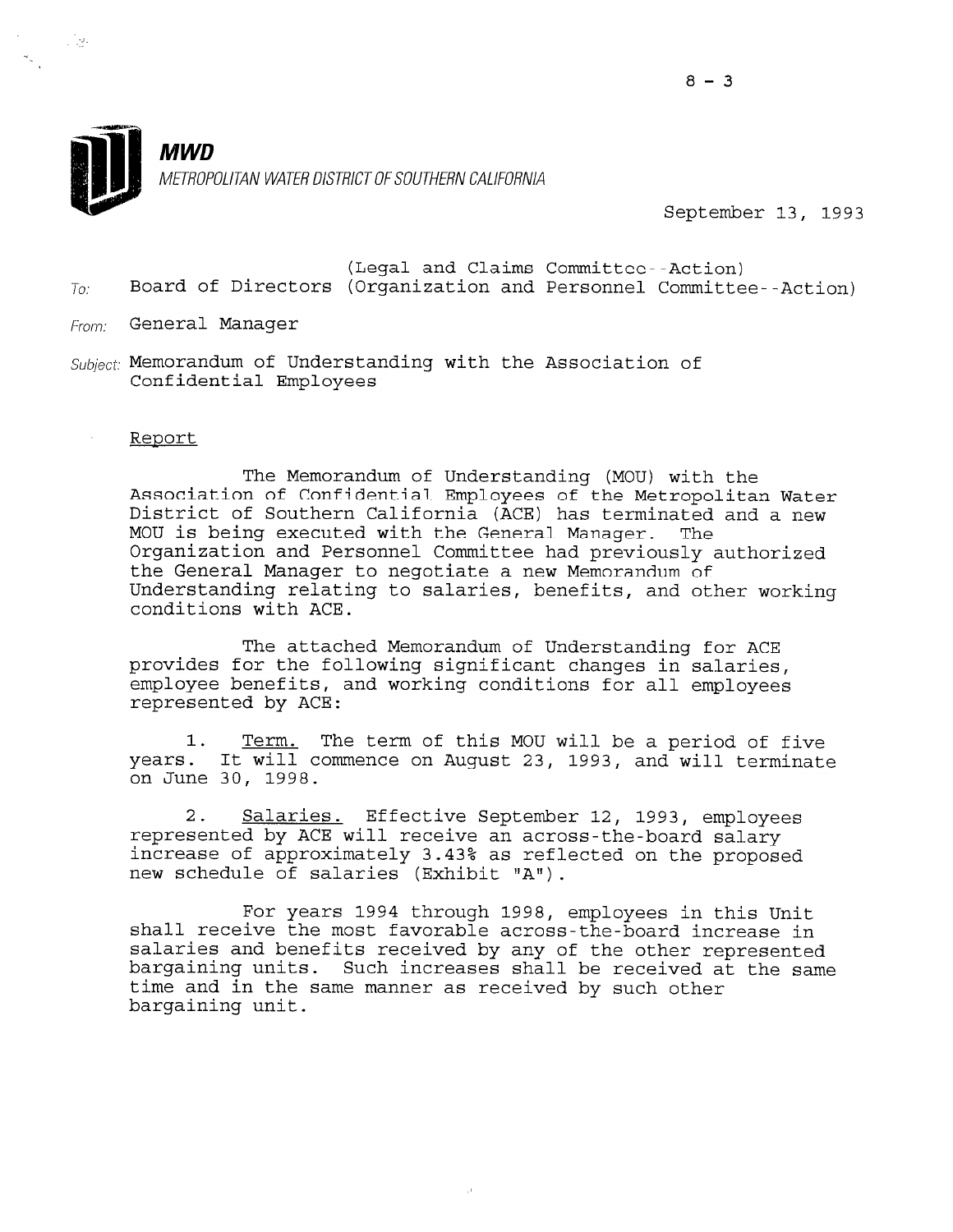$\mathbb{R}^2$ 

3. Medical. The District's monthly contribution towards the premiums for all medical plans maintained by the Public Employees' Retirement System will be adjusted to reflect an increase commencing August 1, 1993, as shown below:

District's Contribution

| Employee Only |  |                                     | \$227/Month |
|---------------|--|-------------------------------------|-------------|
|               |  | Employee and One Dependent          | \$431/Month |
|               |  | Employee and Two or More Dependents | \$574/Month |

The District shall reimburse employees who have paid any portion of the District's monthly contribution for premium increases that went into effect August 1, 1993.

4. Dental Insurance. During the term of this MOU, the District shall continue to fully pay premiums for group dental insurance provided by Delta Dental Company for all employees and their eligible dependents as in previous MOU's.

5. Vision. During the term of this MOU, the District shall continue to fully pay the employee's premium for vision care provided by Vision Service Plan (VSP). The plan provides for ophthalmic protection consisting of eye examinations, lenses, and frames for normal vision care. At the employee's option and expense, an employee in this unit may purchase additional dependent coverage.

6. Life Insurance. The District shall continue to provide group life insurance in an amount equal to 2088 times the employee's hourly rate rounded off to the next thousand dollars for each full time employee. An employee shall have the option at his/her own expense to obtain additional cue opc<br>covera

However, if the District enters into an MOU with the Employees' Association prior to January 1994, which states that the District shall provide group life insurance in an amount equal to \$50,000 for employees in such unit, then the amount of equal to pou, our for employees in such unit, then the amount reduced to \$50,000 as soon as administratively feasible. Employees shall continue to have the option of purchasing Employees shall continue to have the option of purchasing additional insurance.

7. Tuition Reimbursement. Employees will continue to be eligible for tuition reimbursement. Amployees will continue to eligible for tuition reimbursement at the rate of 85 percent<br>(to a maximum of \$5,000) per fiscal year for authorized expenses on tuition, books, registration, and lab costs for all  $\sim$ expenses on cuicion, books, registracion,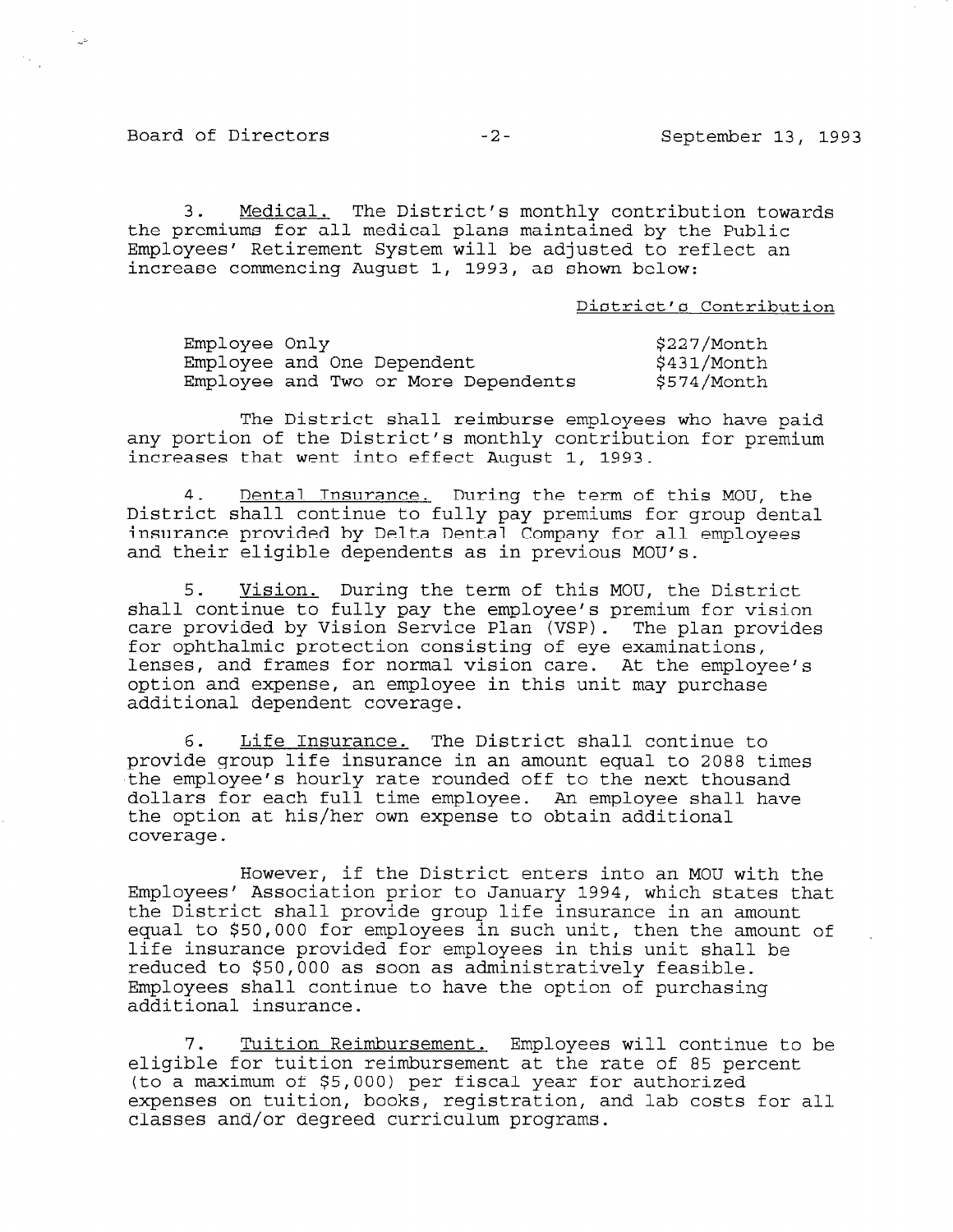# Board of Directors -3- September 13, 1993

 $\gamma_{\phi\phi}$ 

However, if the District enters into an MOU with the Employees' Association prior to January, 1994, which includes a higher tuition reimbursement maximum, then such maximum shall also apply to this unit effective on the same date it is effective for the Employees' Association.

8. Grievance Procedure. The grievance procedure in the MOU represented by ACE will be changed to reflect the same procedure as is found in the Employees' Association MOU.

9. Sick Leave Payoff. Section 6248, Severance Pay, of the Administrative Code will be amended to permit employees represented by ACE to receive sick leave payoff in the year of their separation from service rather than in a two-year period of time.

10. Association/Management Committee. An Association/Management Committee will meet quarterly to explore issues of mutual concern to the District and the Associations. The General Manager and other District managers will attend these meetings along with one representative from each Association. The first quarterly meeting will be held no later than October 1, 1993.

These meetings will not be considered negotiations and therefore, the results of the meetings will not be binding on the parties unless they develop a Memorandum of Agreement or an amendment to the current MOU.

#### Estimated Cost Increase of Memorandum of Understanding.

The estimated first year cost increase of the various changes discussed above in the ACE MOU is approximately 0.061 percent of total payroll.

#### Accretion of Classifications to the Unit

Employees in the classifications of Senior Personnel Analyst, Principal Personnel Analyst, Manager, Personnel Analyst, filmcipal felsonnel Analyst, Manager, Felsonnel<br>Gerrices, and Employee Relations Administrator have petition Services, and Employee Relations Administrator have petitioned<br>to be accreted into this unit. Confidential employees are defined in Administrative Code Section 6101(b) as 'IAny employee who is privy to decisions of District management affecting who is privy to decisions of District management affecting employer-employee relations, as designated by the Employee Relations Officer." Therefore, it is recommended that these classifications be accreted to the unit; these changes are reflected in Exhibit "A" of the MOU.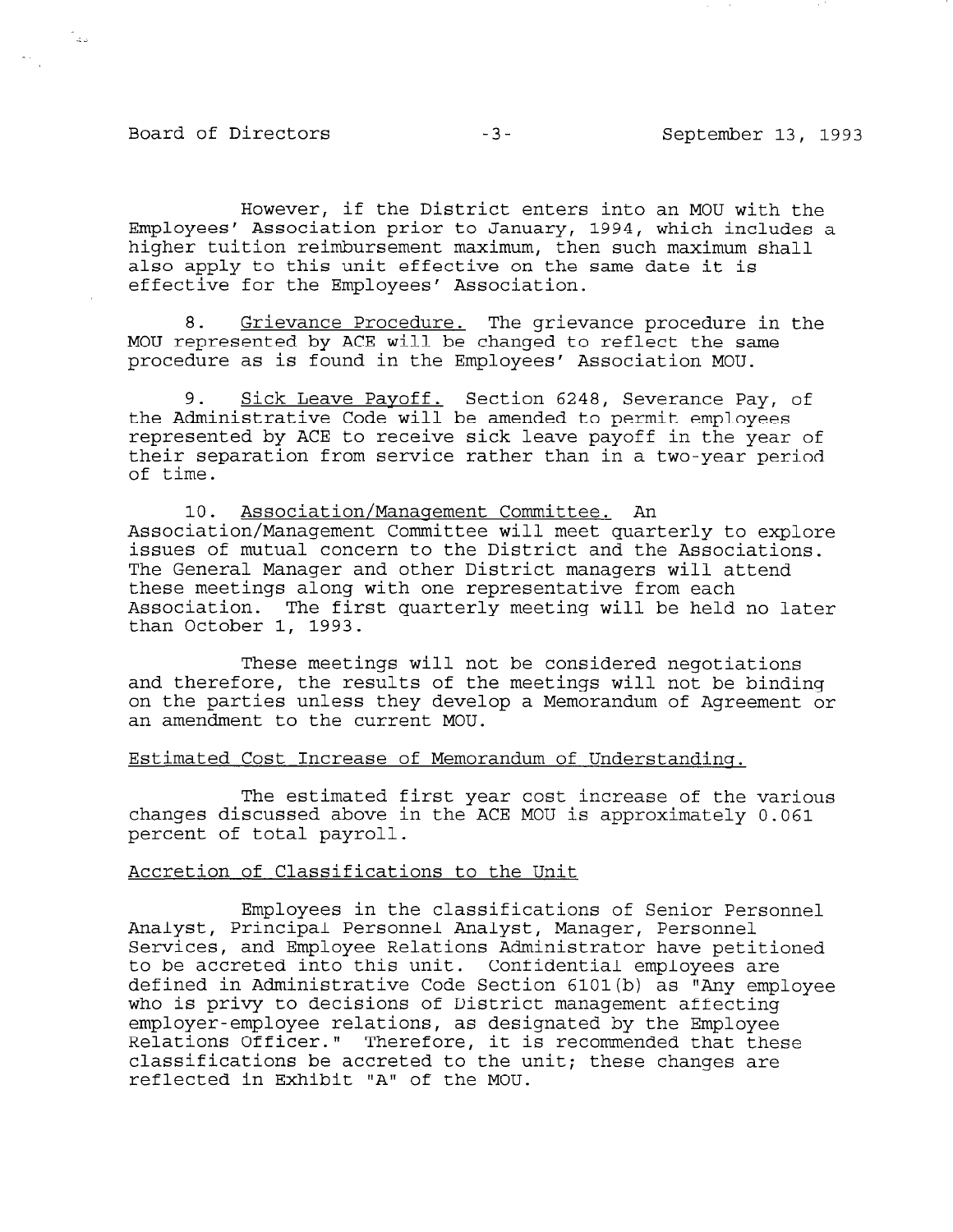# Board of Directors -4- September 13, 1993

.<br>అం

#### Board Committee Assignments

This letter is referred for action to:

The Organization and Personnel Committee because of its responsibility to study, advise and make recommendations in regards to relations between the District and its employees including all matters affecting wages, hours, and other terms and conditions of employment, pursuant to Administrative Code Section  $2471(c)$ ; and

The Legal and Claims Committee because of its responsibility to look at the legal aspects and legal consequences of executed Memorandum of Understanding between the General Manager and an organization representing employees.

#### Recommendation

It is recommended that the Board of Directors authorize the General Manager to execute the attached Memorandum of Understanding covering the wages, hours, terms and working conditions of employees represented by the Confidential Employees' Associations.

SCG/dc Attachments

s:1159bo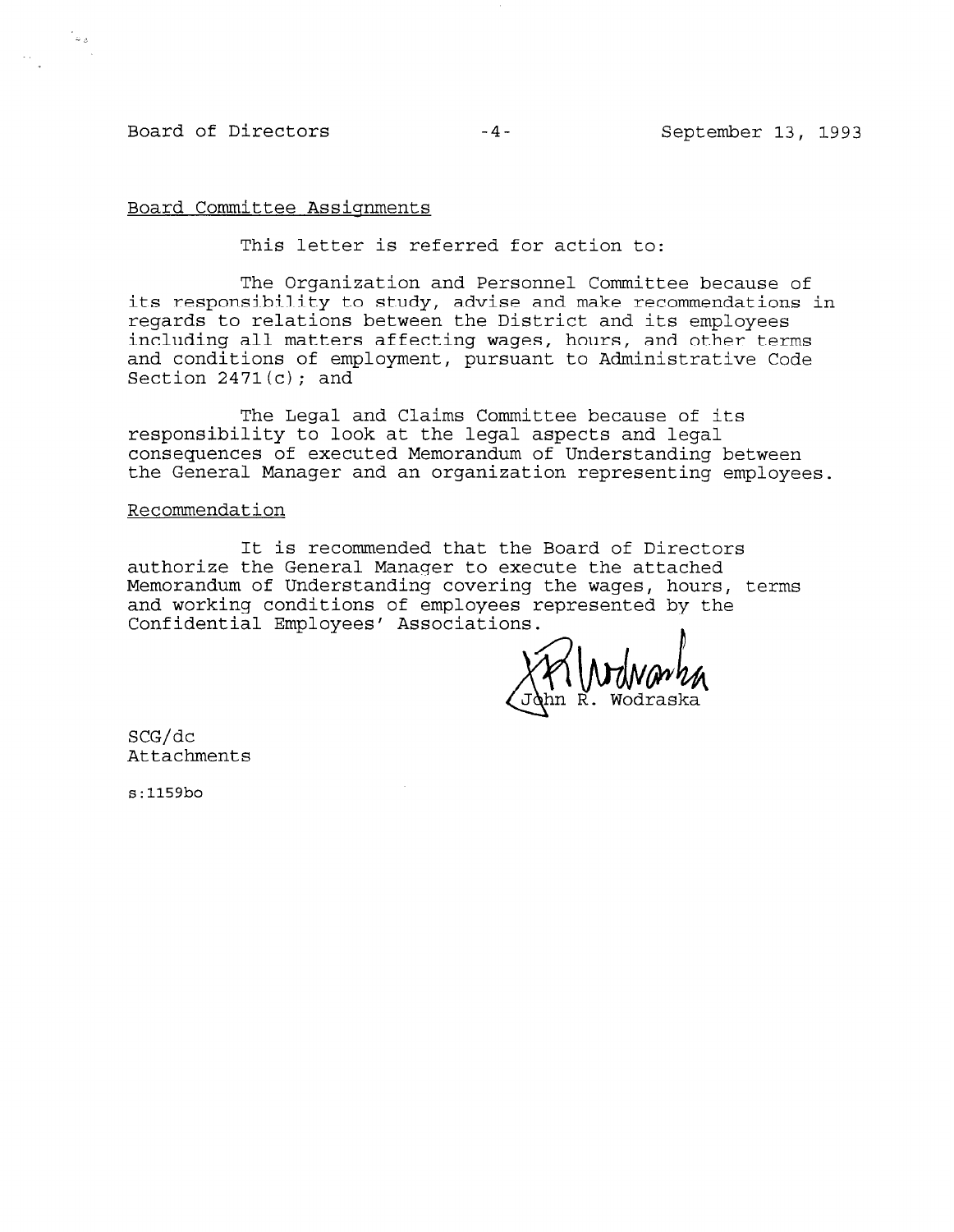# MEMORANDUM OF UNDERSTANDING BETWEEN THE METROPOLITAN WATER DISTRICT OF SOUTHERN CALIFORNIA AND THE ASSOCIATION OF CONFIDENTIAL EMPLOYEES OF THE METROPOLITAN WATER DISTRICT OF SOUTHERN CALIFORNIA

## SECTION l--DESIGNATION OF PARTIES

This Memorandum of Understanding (hereinafter "MOU") is entered into as of the 23rd day of August 1993, by and between The Metropolitan Water District of Southern California (hereinafter "District") and the Association of Confidential Employees of The Metropolitan Water District of Southern California (hereinafter "ACE") as representative of an appropriate unit certified by the District. This MOU applies only to employee classifications included in the appropriate unit certified by the District and to employee classifications added to the appropriate unit by the Employee Relations Officer (hereinafter "ERO") pursuant to procedures established by Metropolitan Water District Administrative Code (hereinafter "Administrative Code") Division VI, chapter 1.

#### SECTION 2--TERM

.<br>Кол

This MOU shall be effective as of August 23, 1993, upon approval thereof by the Board of Directors of the District and shall remain in full force and effect to and including June 30, 1998, and from month to month thereafter; provided, however, that either party may serve written notice together with proposals on the other no later than March 1, 1998, of its desire to terminate or amend this MOU, and in the event this MOU remains in effect after June 30, 1998 and no such proposals have been served by March 1, 1998, then either party may serve written notice together with proposals on the other 60 days in advance of any date by which it intends to terminate or amend this MOU.

# SECTION 3--SALARIES

A. In June, 1992, the classifications in this Unit were moved from the salary schedule that had been used traditionally within the District and placed on a new salary schedule. The new salary schedule has the same form as the traditional schedule, but each salary step is approximately 3.43% lower than the same step on the corresponding salary grade. It is the intent of the parties to move the employees in this Unit back to the traditional salary schedule.

Therefore, effective September 12, 1993, each classification in this Unit (Unit #5) shall be moved from its current salary schedule and placed on the Hourly/Monthly Salary Schedule currently in effect for the classifications in Unit #2. When it is placed on the Unit #2 schedule, each classification in Unit #5 shall be placed on the same salary grade that it currently occupies as shown in Exhibit "A. " Also, each employee shall be placed on the same salary step that he/she currently occupies.

For example, if an employee is on step 4 of a classification which is currently on grade 46, then the class shall be placed on grade 46 of the Unit #2 schedule and the employee shall be placed on step 4 of that salary schedule.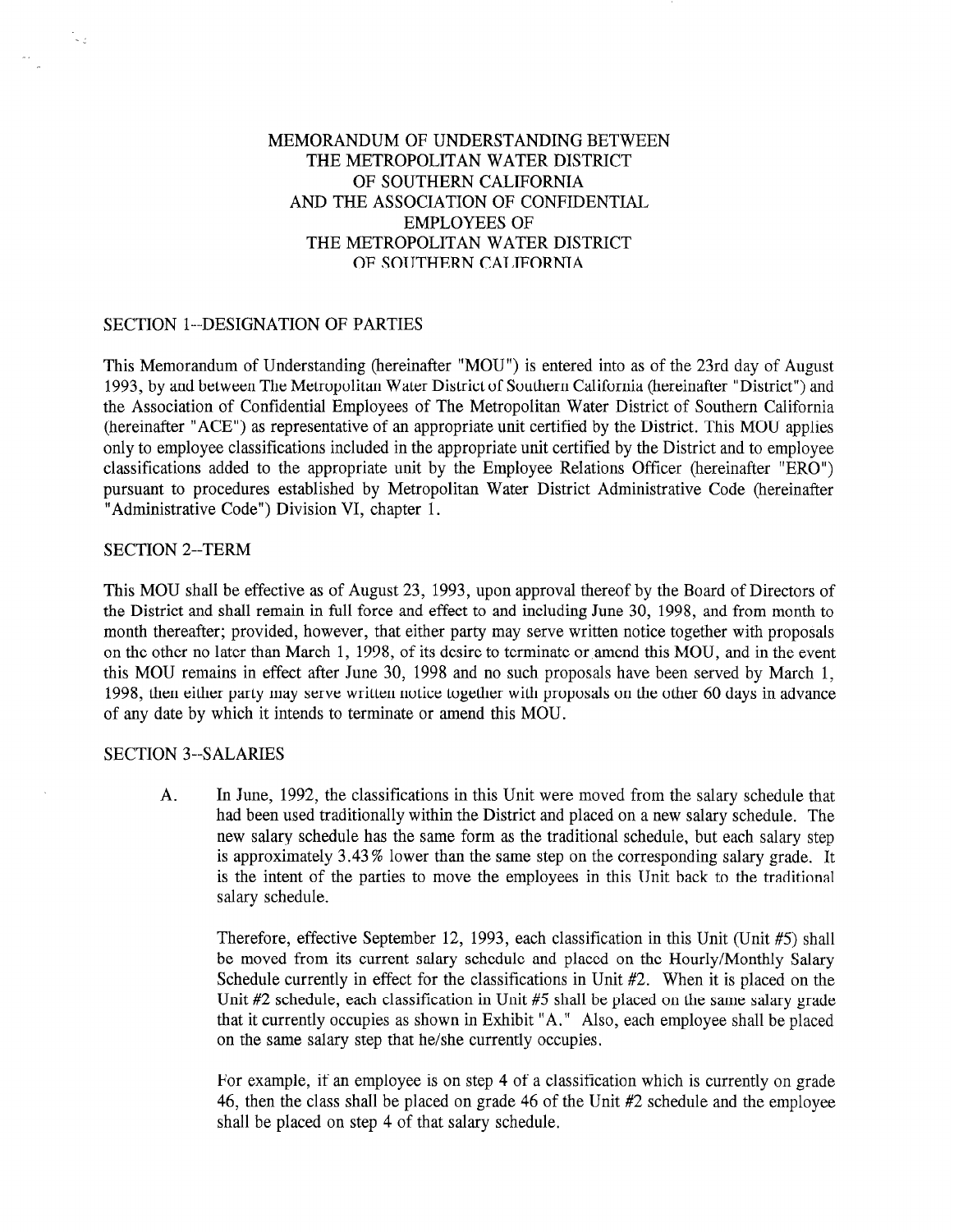- B. The District's Board of Directors may, at any time, increase the salary schedule applicable to any specific classification represented by ACE if the District's Board of Directors, in its sole discretion, determines the increase is justifiable.
- C. Payday shall be every second Wednesday. If a payday occurs on a District holiday, payment will be made on the preceding workday, if practicable. The District may make such changes in its rules and regulations as it determines to be necessary in regard to maintaining an every-second-Wednesday payday and an hourly payroll system.
- D. For years 1994-95 through 1997-1998, employees in this Unit shall receive the largest across-the-board increase received by any of the other represented bargaining units. Such increases shall be received at the same time and in the same manner as received by such other bargaining unit.

#### SECTION 4--BENEFITS

Unless otherwise specified hereinafter, the following benefits shall be available to employees in positions within the bargaining unit represented by ACE. Such benefits shall be in addition to other benefits provided by the District's Administrative Code or by rule or regulation of the District, which benefits, unless expressly referred to in this section, shall remain unchanged during the term of this MOU.

A. Benefits

In each year this MOU is in effect, benefits described or incorporated by reference in this MOU, and any new benefits, including but not limited to any District contributions to medical and dental insurance payments provided employees in other units after the effective date of this MOU, shall be adjusted annually, to include the most favorable of each benefit provided any appropriate unit. The District, may in its sole discretion, make adjustments to the working conditions of employees in the unit represented by ACE if adjustments are made to another unit.

B. Medical Insurance

The District shall continue to provide medical plans maintained by the Public Employees' Retirement System. Effective August 1, 1993 the premium rates of these medical plans were revised. Effective August 1, 1993, the District's monthly contribution shall be:

| <b>Employee Only</b>                 | \$227 |
|--------------------------------------|-------|
| Employee Plus One Dependent          | 431   |
| Employee Plus Two or More Dependents | 574   |

The District shall reimburse employees who paid any portion of the District's monthly contribution for premium increases that went into effect August 1, 1993.

C. Retirement

The District shall continue to pay to the Public Employees' Retirement System (PERS) on behalf of each employee within the appropriate unit represented by ACE an amount equal to the required employee contribution to PERS, not to exceed seven percent of such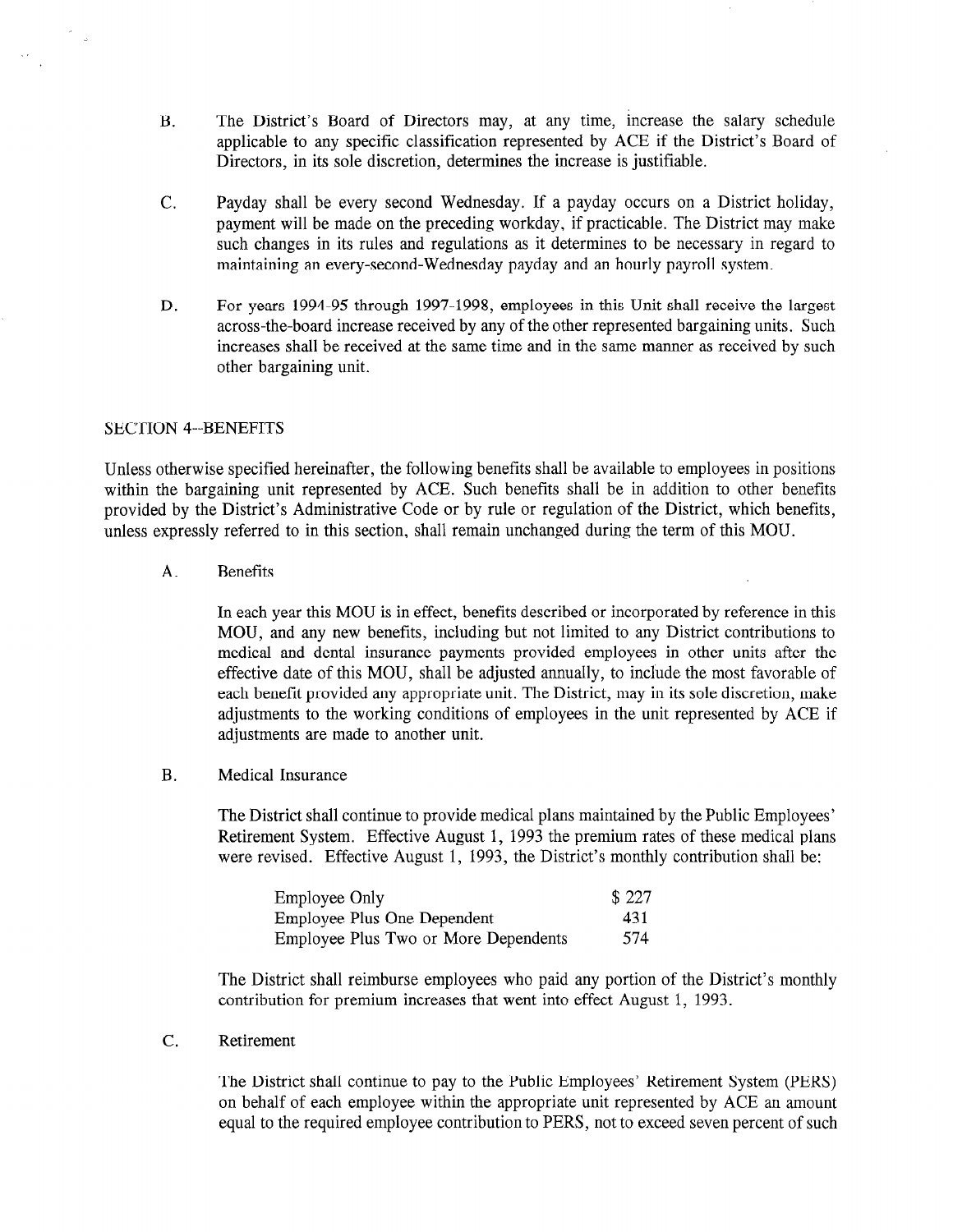employee's salary. The contribution shall continue to be treated as an employer contribution (made pursuant to Section 414(h)(2) of the Internal Revenue Code of the United States) in determining the tax treatment of the contribution. Such contributions shall be treated for all purposes other than taxation in the same manner and to the same extent as contributions made by employees prior to June, 1985. Such contributions shall be paid from the same source of funds as used in paying wages to the affected employees. The employee does not have the option to receive the District contributed amount paid pursuant to this section directly instead of having it paid to PERS. Notwithstanding any provision in this MOU to the contrary, the wages of each employee within the appropriate unit represented by ACE shall continue to be reduced by the indicated percentage of the amount of such employee's contribution paid by the District pursuant to the provisions of this section:

| For such employees employed prior to<br>January 1, 1981    | 64.3%  |
|------------------------------------------------------------|--------|
| For such employees employed on or<br>after January 1, 1981 | 100.0% |

This subsection shall be operative only so long as the District pick-up of the retirement contribution continues to be excluded from the gross income of the employee under the provisions of the Internal Revenue Code. If the aforesaid provision becomes inoperative, the District shall contribute to P.E.R.S. on the same basis it contributed commencing on January 1, 1981.

### D. Life Insurance

The District shall continue to provide group life insurance in an amount equal to 2,088 times the employee's hourly rate rounded off to the next higher thousand dollars for each full-time employee. An employee shall have the option, at his/her own expense, to obtain additional coverage.

However, if the District enters into an MOU in Unit #2 prior to January 1994, which includes a provision that the District shall provide group life insurance in an amount equal to \$50,000 for employees in such unit, then the amount of life insurance provided for employees in this Unit shall be reduced to \$50,000 as soon as administratively feasible. Employees shall continue to have the option of purchasing additional insurance.

During the term of this Agreement, the District shall make reasonable efforts to purchase a better value life insurance policy. If the District is able to purchase higher coverage at current cost, the District will do so and shall subsequently notify employees of the new, higher coverage.

### E. Long-Term Disability Insurance

The District shall provide long-term disability insurance to all employees within the bargaining unit represented by ACE. The insurance shall provide a benefit of \$1,000 per month, but not to exceed 60 percent of the employee's monthly salary. The benefit shall commence 180 days after the employee's disability commences and shall expire 2-1/2 years after commencement, unless the employee's disability terminates sooner. The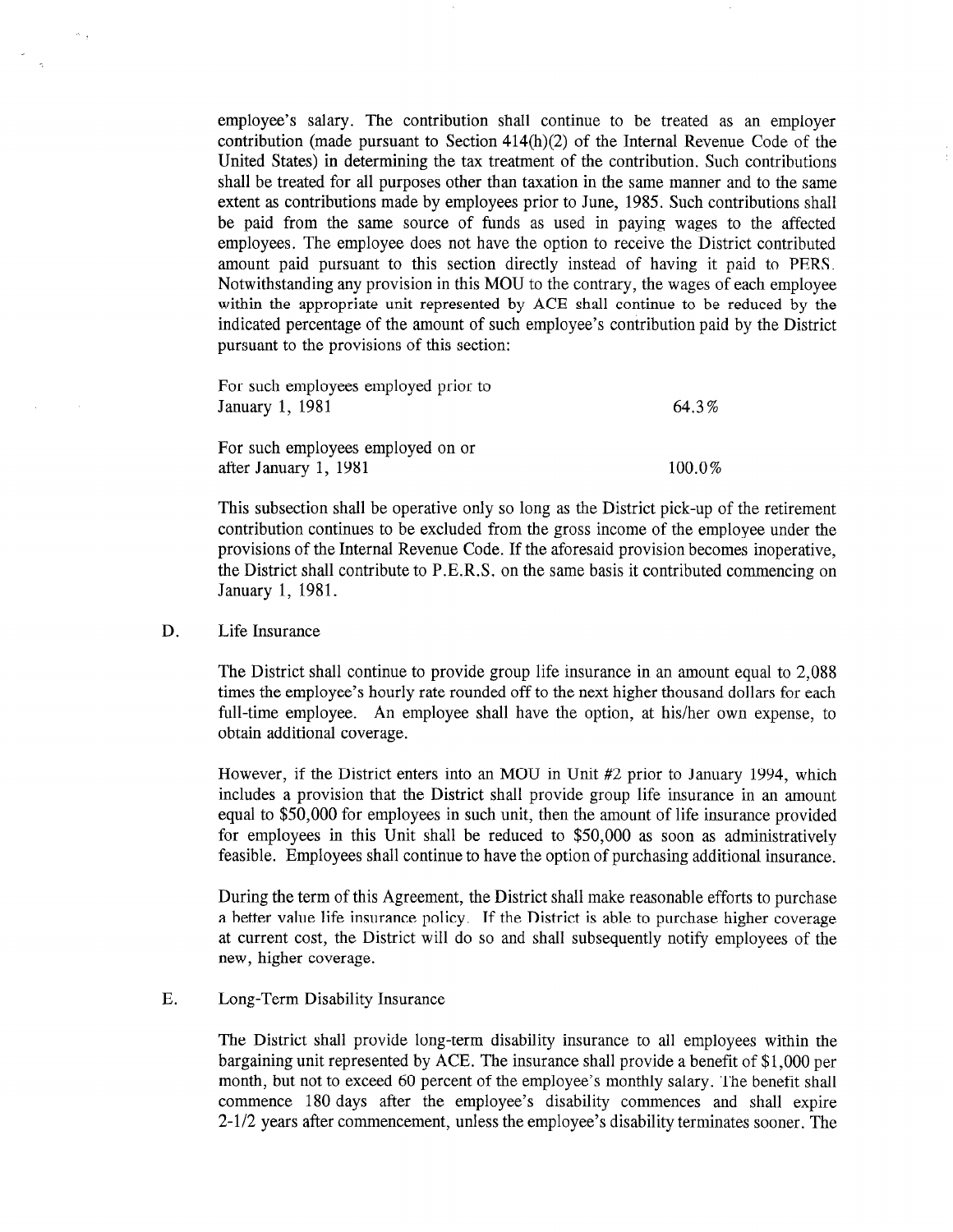District's insurance carrier shall determine eligibility including whether an employee is disabled. Preexisting conditions shall be excluded from coverage. The District shall have the right to change carriers and coverage so long as the replacement insurance is at least as advantageous as the initial insurance described above. Irrespective of any change, the District's obligations in regard to furnishing long-term disability insurance shall not be increased.

F. Deferred Compensation

The District shall provide a matching contribution, on behalf of each employee in a classification represented by ACE who is a participant in the savings plan provided for in Administrative Code, Division VI, chapter 7, article 5, in the amount of 50 cents for each dollar contributed by the District in accordance with a compensation-reduction election made by the participant pursuant to Administrative Code section 6765(a), subject to the following limits. The maximum District matching contribution shall not exceed three percent of the total of the employee's cash compensation and salary reductions permitted under sections 401(k), 414(h), and 457 of the Internal Revenue Code during the calendar year (total cash compensation). This section shall only be operative to the extent that the District can make matching contributions and maintain compliance with the Internal Revenue Code. If this section becomes inoperative, then either party may, on 30 days' notice, notify the other party of its desire to amend this MOU as a result of such event. Upon expiration of such notice, both parties shall meet and confer in good faith pursuant to Division VI, chapter 1 of the Administrative Code.

G. Bereavement Leave

Notwithstanding the 24-working-hour limit in Administrative Code section 6243, employees within the unit represented by ACE shall be allowed an amount not to exceed 40 working hours if they are otherwise qualified to use bereavement leave, and the death occurs outside the State of California.

H. Tuition Reimbursement

Notwithstanding provisions of General Instruction 81, employees that commence participation in the tuition reimbursement program beginning with the term of this contract shall be eligible for tuition reimbursement at the rate of 85 percent (to a maximum of \$5,000) per fiscal year for authorized expenses on tuition, books, registration, and lab costs for all classes and/or degreed curriculum programs.

However, if the District enters into an MOU with Unit #2 prior to January 1994, which includes an \$8,000 tuition reimbursement maximum, then such maximum shall also apply to this Unit effective on the same date it is effective for Unit #2.

I. Severance Pay

Notwithstanding Administrative Code 6248(b), for employees within the bargaining unit represented by ACE, any employee who resigns, is laid off for lack of work, is removed for cause, or retires under the provisions of the Public Employees' Retirement Law, shall be paid at the employee's hourly pay rate for 52.2 percent of accumulated hours of sick leave in full at the time of separation.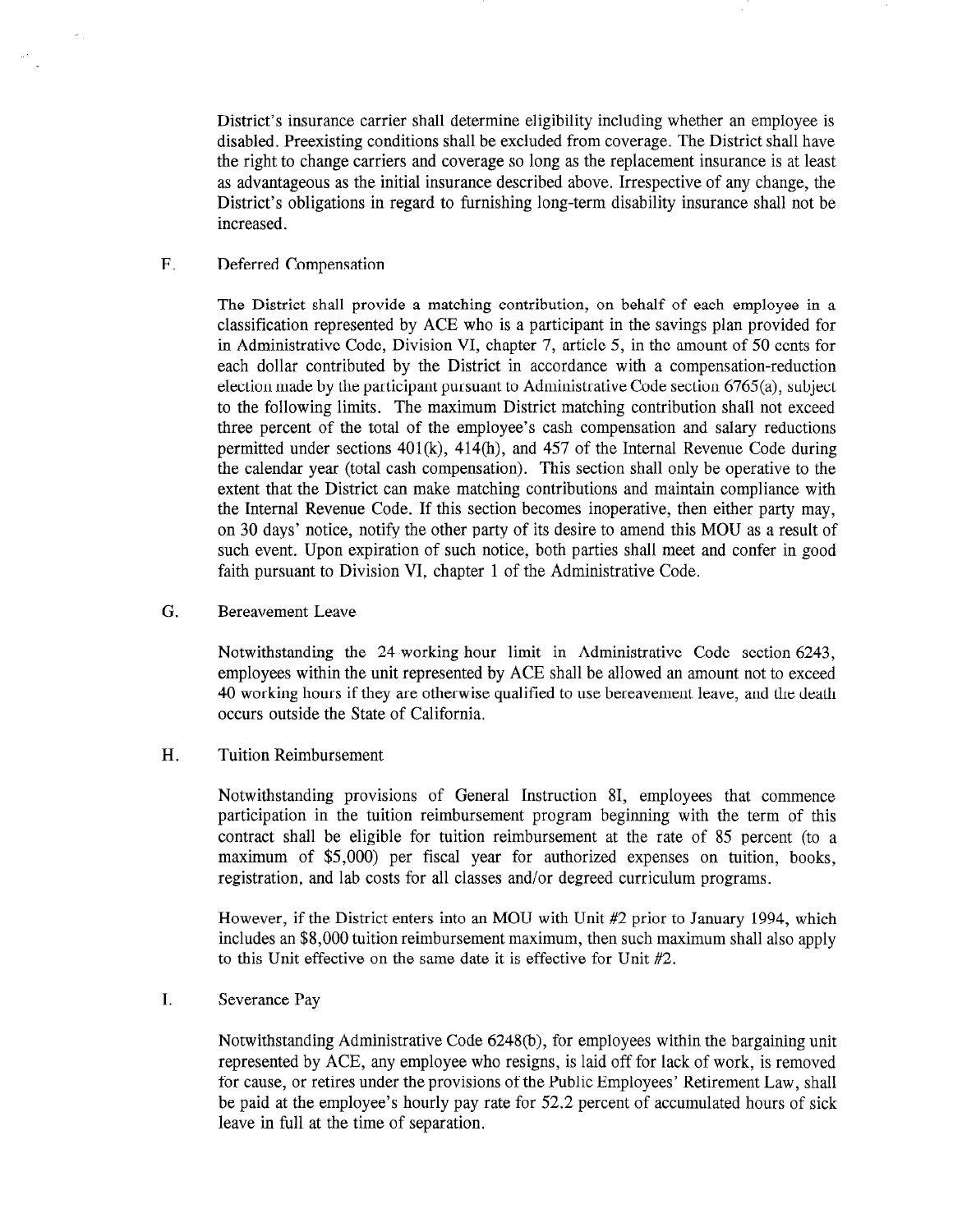### SECTION 5--COMPENSATION FOR EXTENDED HOURS

- A. Extended Hours
	- 1. Eligible employees who work extended hours will be entitled to compensation in accordance with this Section.
	- 2. Definitions
		- a. Extended hours are those hours ordered and worked in excess of 90 hours in a two-week payroll period cycle.
		- b. An eligible emplovee is any exempt employee covered by this Memorandum of Understanding who is permanently assigned to a job classification at pay grade 63 or below.
	- 3. Any eligible employee, who at the direction of his/her supervisor, works extended hours shall be entitled to additional compensation in excess of his/her normal compensation. The additional compensation shall be at the employee's straight time hourly rate for each extended hour worked in excess of 90 hours in any payroll period cycle.
	- 4. All paid leave time shall be included as hours worked when calculating the number of extended hours worked in any payroll period cycle.
	- 5. Extended hours are excluded from the definition of "hours" contained in Administrative Code Section 6200(c) and shall not be used in the calculation of leave or any other benefits.
	- 6. It is agreed and understood that nothing herein is intended to limit or restrict the authority of the District to require any employee to work extended hours.
	- 7. Compensation for extended hours work shall not be considered as part of the employee's regular straight-time salary.
- B. The parties agree to meet during the month of November, 1993, to discuss whether or not a Ninth Circuit Court of Appeals decision, a United States Supreme Court decision, or a United States Department of Labor regulation provides that additional hourly compensation for exempt employees for extended hours worked by those employees results in the loss of the employees' exempt status under the Fair Labor Standards Act. If so, the parties shall meet and confer in good faith regarding the impact of such decision/regulation in an effort to cause any such compensation to comply with the FLSA. If not, there shall be no change to A above unless and until the conditions listed herein above have been met. At such time, the parties shall meet and confer in good faith regarding the impact of such decision/regulation in an effort to cause any such compensation to comply with the FLSA.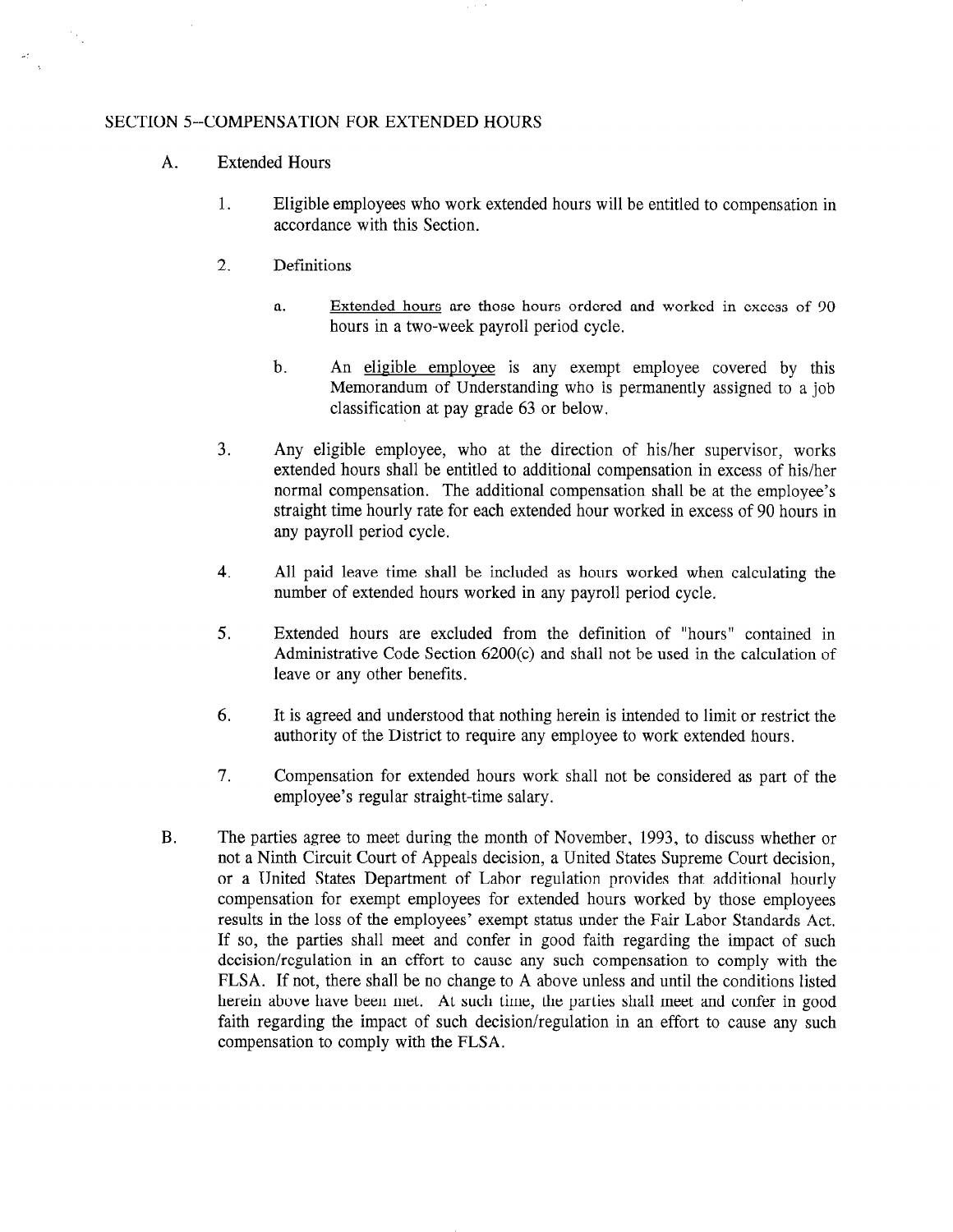### SECTION 6--OVERTIME PAY

 $\mathbb{R}^2$ 

- A. Non-exempt employees within the bargaining unit represented by ACE shall be paid overtime (except as limited in paragraph B below) at the rate of one-and-one-half times the regular rate for work.
	- 1. In excess of 40 hours in one workweek,
	- 2. In excess of the assigned workday (of eight, nine, or ten hours, depending on the workweek schedule to which the employee is assigned),
	- 3. On scheduled days off and
	- 4. On days observed by the District as holidays.
- B. Excention: Overtime paid for work in excess of the assigned day (of eight, nine or ten hours), on a scheduled day off, or on a District holiday shall be credited to any overtime owed the employee for work in excess of 40 hours in the same workweek.
- C. The employee's "regular rate" for overtime computation shall be the sum of the compensation paid an employee for hours actually worked at the employee's hourly rate, plus any premium pay, except overtime, earned by the employee, divided by the hours actually worked during the workweek. The regular rate shall be used only for computing overtime due under this MOU.
- D. It is agreed and understood that nothing herein is intended to limit or restrict the authority of the District to require any employee to perform overtime work, whether or not eligible for overtime pay, and it is further agreed that overtime will be ordered and worked only when required to meet the District's needs.
- E. The time at which an employee shall take compensatory time-off shall be determined by the employee's supervisor with due regard for the wishes of the employee and particular regard for the needs of the District with the understanding that each employee shall be encouraged to take compensatory time-off within a reasonable period of earning such time.

# SECTION 7--DISCIPLINE

Employees within the bargaining unit represented by ACE shall be subject to those provisions of any revised discipline procedure which the General Manager determines to be appropriate to apply to the unit. The department head may select the hearing panel.

#### SECTION 8--NO SMOKING POLICY

Recently, the Surgeon General presented the American public with conclusive evidence that smoking is not only injurious to the people who smoke, but also to the nonsmokers who are around them. The District has a strong commitment to protect the health and safety of all its employees. Therefore, smoking will be prohibited at all District facilities, including all private and semi-private offices, open areas (within buildings), lobbies, conference rooms, hallways, restrooms, shops, elevators, dining rooms, and District vehicles with multiple occupants. All employees will be required to comply with this and any other smoking regulations imposed by the State and/or other local government, or by building management in buildings leased by Metropolitan.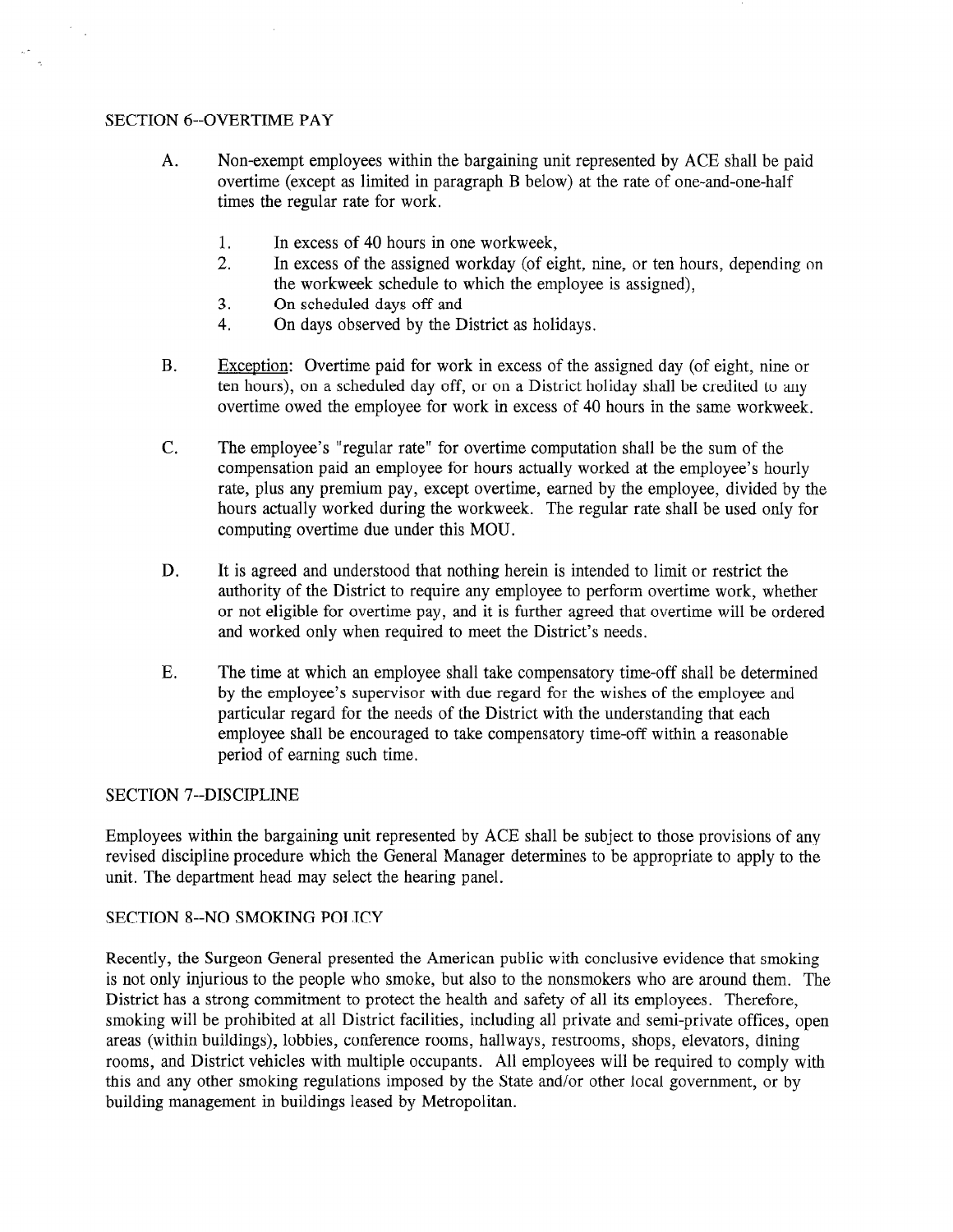## SECTION 9--DRUG TESTING POLICY

The District may require applicants for employment to submit to testing for alcohol and other controlled substances.

The District may require employees in positions determined by it, in its sole discretion, to relate to health, safety, or security, to be randomly tested for alcohol and other controlled substances.

The District may also require any employee to submit to testing for alcohol and other controlled substances if the employee is involved  $(1)$  in an accident or damage to equipment or property,  $(2)$  in the event of rule violations and, in either case, there is reasonable suspicion of alcohol or controlled substance use, or (3)when there is otherwise a reasonable suspicion to believe the employee is under the influence of alcohol or another controlled substance. Employees determined to be under the influence may be tested on a random basis until and unless the District determines that there is no longer a basis to continue the testing. Refusal to submit to such tests, when and as requested, shall be cause for disciplinary action up to and including discharge.

All testing of employees pursuant to this policy shall be on District paid time and at District expense.

Test results may be utilized in determining disciplinary action.

# SECTION lo--ASSOCIATION/MANAGEMENT MEETINGS

The Parties agree that quarterly meetings to explore issues of mutual concern will be beneficial to the relationship between the District and the Associations that have been formally recognized to represent District employees. Consequently, the General Manager and other managers shall meet quarterly with one (1) representative from each Association. In addition to its representative, each Association may have additional people as reasonably needed for a specific topic. Association representative(s) shall receive reasonable release time to participate in these meetings.

The parties agree that such meetings shall not be negotiations and therefore the results of the meetings shall not be binding on the parties unless they develop and execute a Memorandum of Agreement or an amendment to the current Memorandum of Understanding that memorializes their results.

To foster a problem solving approach, the parties agree that decision making shall be by consensus. For these purposes, consensus means that no meeting participant objects to a decision or course of action under consideration by the group. Also, outside of the meetings, each party agrees to refrain from negatively characterizing the participation, ideas, or approach of the other parties during these Association/Management meetings.

The first quarterly meeting shall be held no later than October 1, 1993. Further, the parties agree that the first topic of the first quarterly meeting shall be internal alignment of classifications.

# SECTION 11--BULLETIN BOARDS

ACE may use District bulletin board space as available. The boards shall be used solely for the following subjects:

A. Information concerning ACE activities and policies; and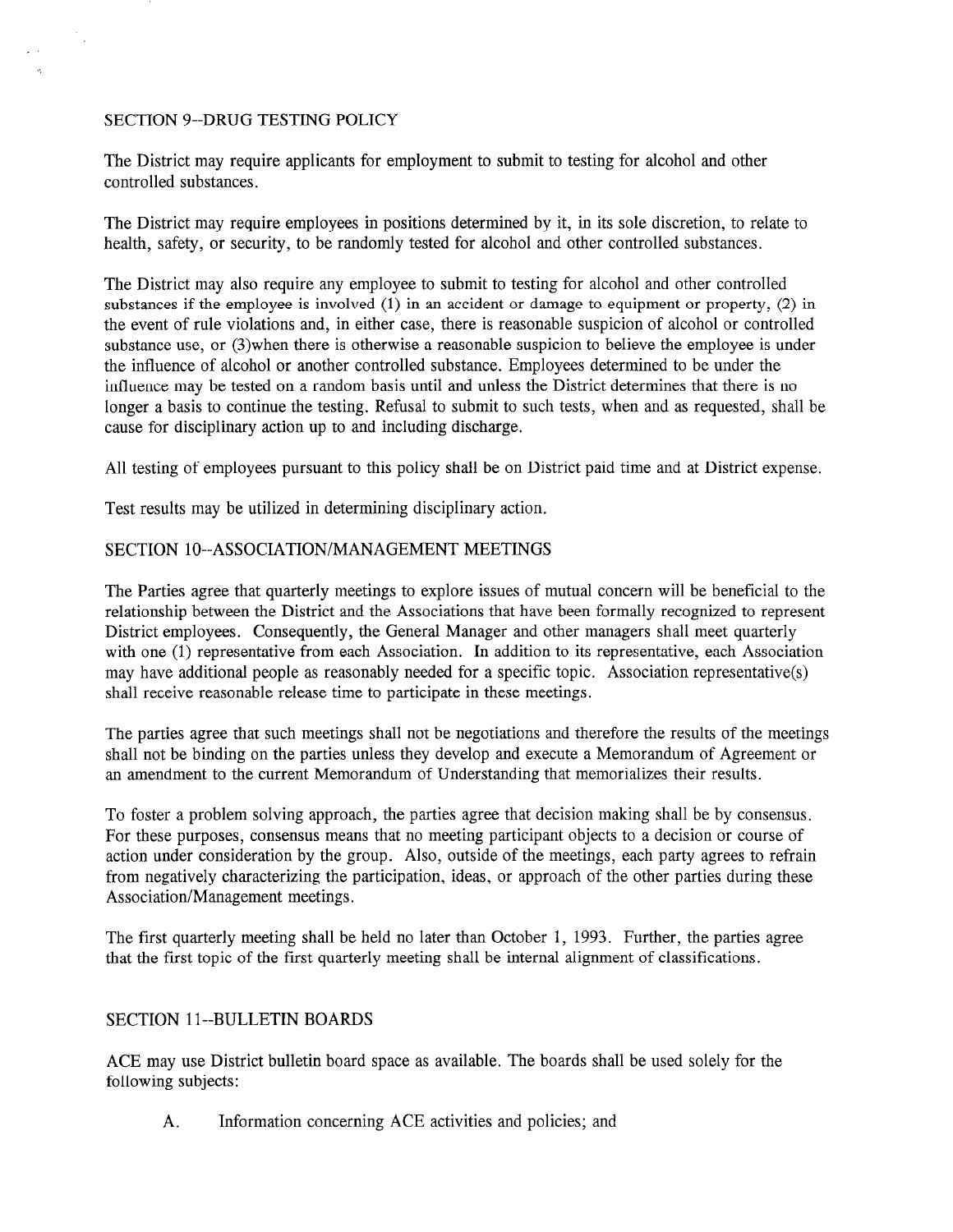#### B. Announcements of scheduled ACE meetings.

All material other than stated above shall be subject to the approval of the Employee Relations Officer at Headquarters or the supervisor in charge of the appropriate field facility.

Notices posted by ACE on District bulletin boards shall not contain anything which may reasonably be construed as maligning the District or any of its employees. In addition to any other lawful actions, the District may, in its sole discretion, revoke or suspend the right granted by this section if such right is abused.

### SECTION 12--GRIEVANCE PROCEDURE

During the term of this Agreement, the same grievance procedure that applies to the employees in Bargaining Unit #2 shall apply to the employees in this Unit.

#### SECTION 13--NONDISCRIMINATION

There shall be no discrimination on the part of either the District or ACE towards any employee on any of the bases forbidden by any state or federal law applicable to the District which prohibits discrimination against any individual or group of individuals.

#### SECTION 14--FULL UNDERSTANDING, MODIFICATION, WAIVER

This MOU sets forth the full and entire understanding of the parties, regarding the matters set forth herein, and any other prior or existing understanding or agreements by the parties whether formal or informal, regarding these matters are hereby superseded or terminated in their entirety. However, except as modified herein, to the extent existing Metropolitan Water District Administrative Code provisions, resolutions, policies, general instructions, rules and regulations in effect on June 19, 1993 (collectively referred to as "requirements") relate to matters within the scope of representation or require consultation in good faith pursuant to the Meyers-Milias-Brown Act or any successor legislation, they shall continue in full force and effect as to any appropriate unit represented by ACE unless changed or eliminated by the District after expiration of this MOU and after the District has, to the extent required by law, met and conferred or consulted. The District may add new requirements not in conflict with this MOU which are to be applicable to any appropriate unit represented by ACE after any required meeting and conferring or consulting. The District's right to change or eliminate portions of the aforesaid requirements or to add new requirements, which are not within the scope of representation or not subject to consultation, shall remain unimpaired. It is agreed and understood that, subject to Section 2, during the term of this MOU ACE voluntarily waives its right to meet and confer, and agrees that the District shall not be required to meet and confer in good faith (1) on any subject preempted by existing federal or state law or by District Administrative Code, and (2) with respect to any subject or matter within the scope of representation, whether or not referred to or covered in this MOU, even though such subject or matter may not have been within the knowledge or contemplation of either or both parties at the time they met and negotiated on and executed this MOU, and even though such subjects or matters were proposed and later withdrawn.

Except as otherwise specifically provided in this MOU, it is understood and agreed that this MOU is subject to any lawful rules and regulations enacted by the District which do not conflict with the subject to any faw in fulls and regulations enacted by the District which do not conflict while the specific salary and benefit provisions of uns moot, if any part of provision or uns moot is in confident or inconsistent with such rules and regulations, or is otherwise held to be invalid or unenforceable by any tribunal of competent jurisdiction, such part or provision shall be suspended and superseded by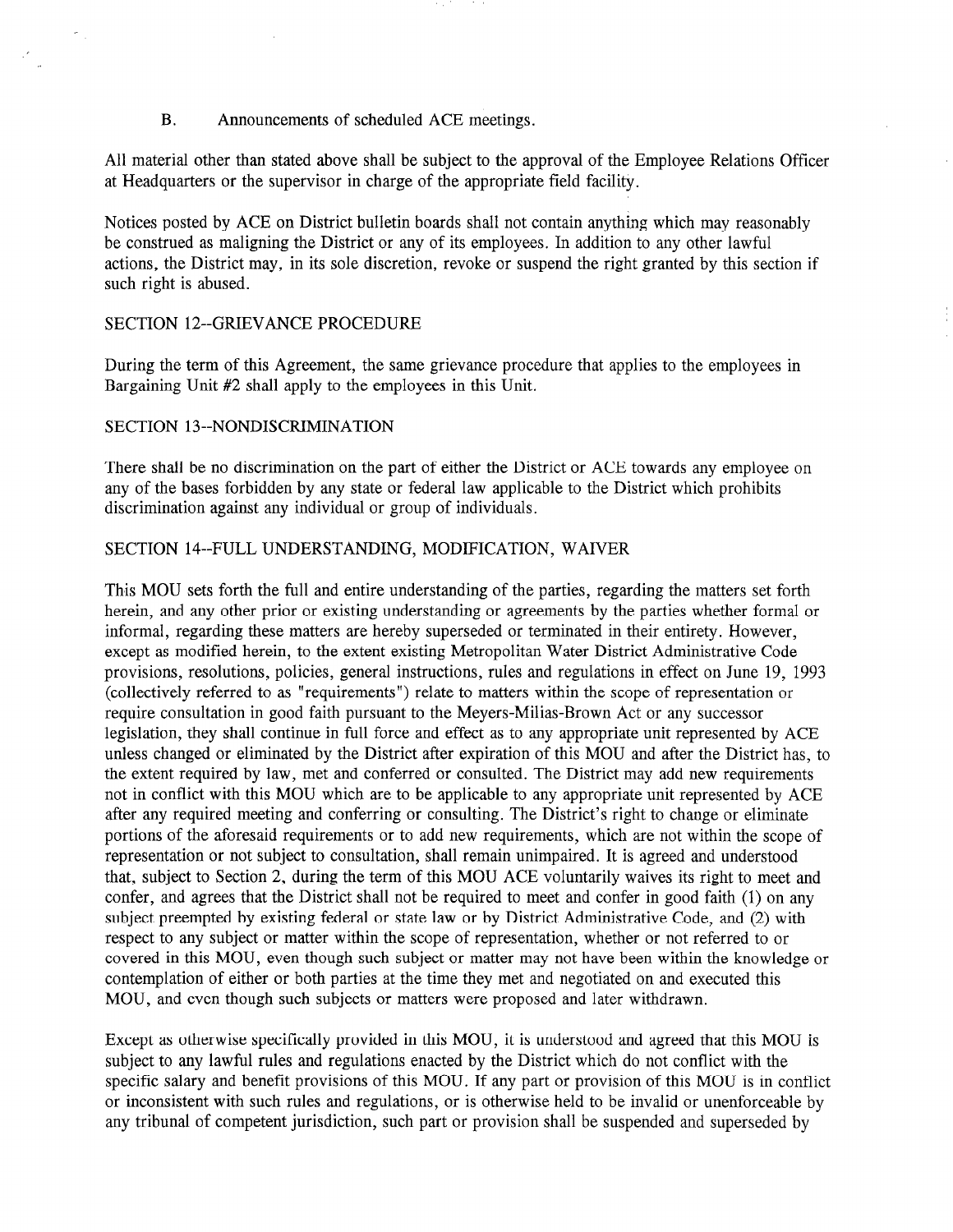such applicable regulation, and the remainder of this MOU shall not be affected thereby. It is specifically understood and agreed that the rights of District management as defined in Administrative Code Section 6103, are incorporated by reference, and shall be binding on the parties to this MOU.

No agreement, alteration, understanding, variation, waiver or modification of any of the terms or provisions contained herein shall in any manner be binding upon the parties hereto unless made and executed in writing by both parties hereto, and if required, approved and implemented by the District's Board of Directors.

The waiver of any breach, term, or condition of this MOU by either party shall not constitute a precedent in the future enforcement of all of its terms and provisions.

SECTION 15-AUTHORIZED AGENTS

For purposes of administering the terms and provisions of this MOU or receiving any notice to be given hereunder:

The District's representative shall be the District's Director of Personnel or the Director's designee (address: The Metropolitan Water District of Southern California, Post Office Box 54153, Los Angeles, California 90054). ACE's representative shall be the ACE President or the President's designee (address: Association of Confidential Employees of The Metropolitan Water District of Southern California, c/o The Metropolitan Water District of Southern California, Post Office Box 54 153, Los Angeles, California 90054).

The parties have executed this MOU as of the date herein above first shown.

For The Metropolitan Water District of Southern California

For the Association of Confidential Employees Metropolitan Water District of Southern California

General Manager President

<u> 1980 - Jan James James Barnett, filozof eta ingilar eta ingilaria (h. 1918).</u>

Negotiators: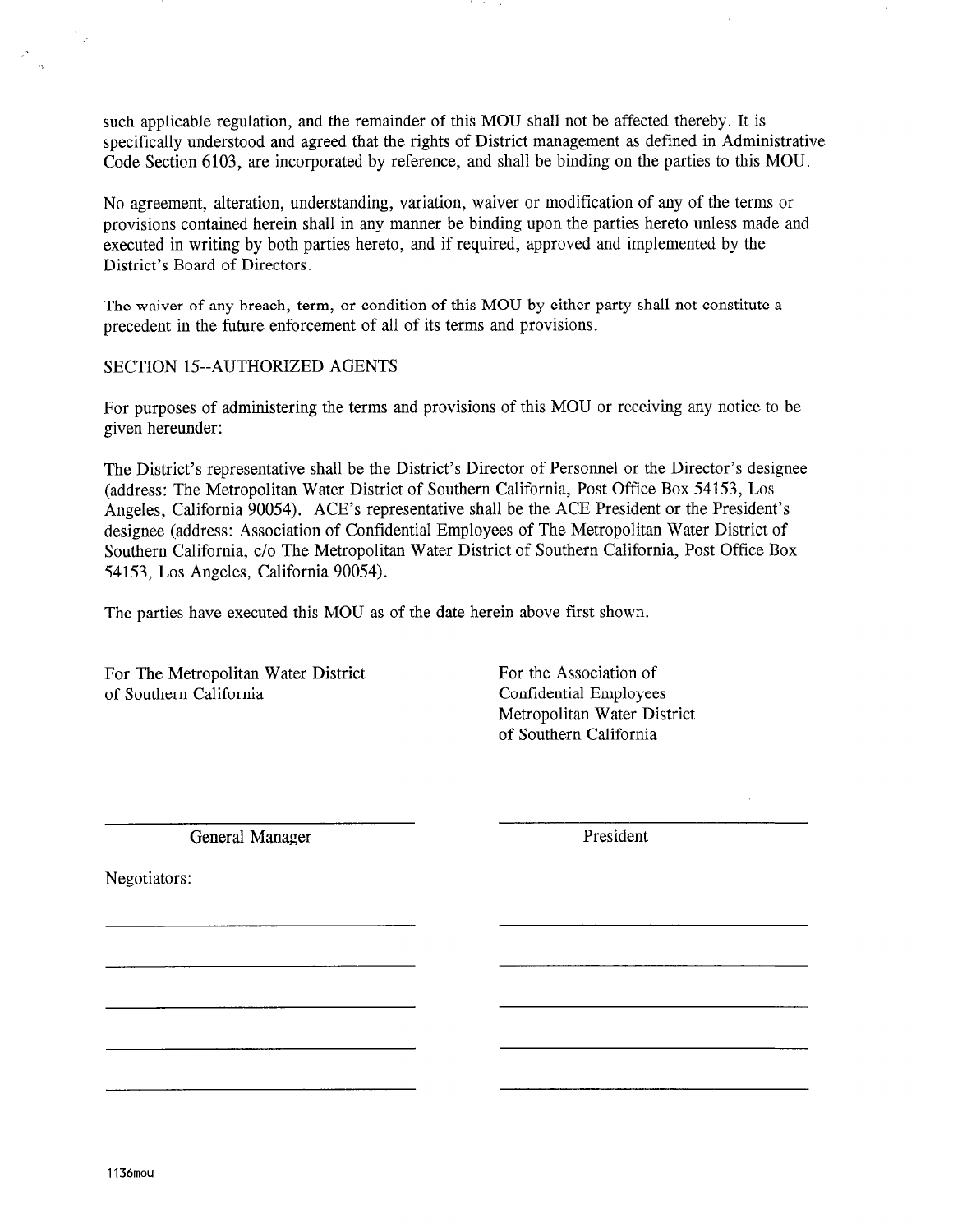#### EXHIBIT "A"

- 111

#### METROPOLITAN TAN WATER DISTRICT OF SOUTHERN CALIFORNIA

#### GRADE LIST EFFECTIVE SEPTEMBER 12, 1993

# CONFIDENTIAL EMPLOYEES ASSOCIATION - (UNIT 05)

| <b>GRADE</b> | <b>HOURLY</b><br><b>RANGE</b> | <b>TITLE</b>                                                                                                                                                               | <b>POSITIONS</b><br><b>AUTHORIZED</b> | <b>TOTAL</b>   |
|--------------|-------------------------------|----------------------------------------------------------------------------------------------------------------------------------------------------------------------------|---------------------------------------|----------------|
| 19           | $$11.56-14.39$                | CONF. OFFICE SERVICES ASST. I                                                                                                                                              | $\overline{2}$                        | $\overline{2}$ |
| 24           | $$13.27-16.53$                | CONF. OFFICE SERVICES ASST. II<br><b>CONF. SENIOR CLERK</b>                                                                                                                | $\overline{2}$<br>$\overline{O}$      | $\overline{2}$ |
| 28           | $$14.81-18.44$                | <b>CONF. OFFICE SERVICES ASST. III</b><br>CONF. ADMINISTRATIVE ASSISTANT I                                                                                                 | $\mathbf{1}$<br>$\overline{0}$        | $\mathbf{1}$   |
| 31           | $$16.09-20.03$                | CONF. LEGAL SECRETARY III<br>CONF. ADMINISTRATIVE SECRETARY I                                                                                                              | $\overline{2}$<br>1                   | 3              |
| 32           | $$16.53-20.59$                | CONF. ADMINISTRATIVE ASSISTANT II                                                                                                                                          | $\Omega$                              | $\mathbf 0$    |
| 33           | $$17.00-21.15$                | CONF. OFFICE SERVICES SUPERVISOR                                                                                                                                           | 1                                     | $\mathbf{1}$   |
| 35           | $$17.96-22.36$                | CONF. ADMINISTRATIVE SECRETARY II<br>PERSONNEL ANALYST I                                                                                                                   | 1<br>$\overline{2}$                   | 3              |
| 36           | $$18.44-22.98$                | CONF. ADMINISTRATIVE ASSISTANT III                                                                                                                                         | 1                                     | $\mathbf{1}$   |
| 37           | $$18.98-23.61$                | SECRETARY TO ASST. GENERAL COUNSEL                                                                                                                                         | 1                                     | $\mathbf{1}$   |
| 40           | $$20.59-25.64$                | SECRETARY TO ASST. GENERAL MANAGER                                                                                                                                         | 3                                     | 3              |
| 41           | $$21.15-26.38$                | CONF. ADMINISTRATIVE ANALYST<br>PERSONNEL ANALYST II<br>ASST. TO EXECUTIVE SECRETARY                                                                                       | 1<br>6<br>1                           | 8              |
| 42           | $$21.75-27.08$                | SAFETY & SECURITY SPECIAL AGENT                                                                                                                                            | $\mathbf{1}$                          | 1              |
| 44           | $$22.98-28.64$                | *SECRETARY TO GENERAL COUNSEL                                                                                                                                              | 1                                     | 1              |
| 45           | $$23.61-29.43$                | CONF. PROGRAMMER ANALYST III<br><b>SPECIAL AGENT III</b>                                                                                                                   | 1<br>3                                | $\overline{4}$ |
| 46.          | $$24.28-30.27$                | *CONE, SR. ADMINISTRATIVE ANALYST<br><b>NURSE PRACTITIONER</b><br>ADMINISTRATIVE ASST. TO GENERAL MANAGER<br>OCCUPATIONAL SAFETY/HEALTH REP. III<br>*SR. PERSONNEL ANALYST | 0<br>1<br>5<br>8                      | $7 \t15$       |
| 50.          |                               | \$27.08-33.71 *GOVERNMENTAL RELATIONS REPRESENTATIVE                                                                                                                       |                                       |                |